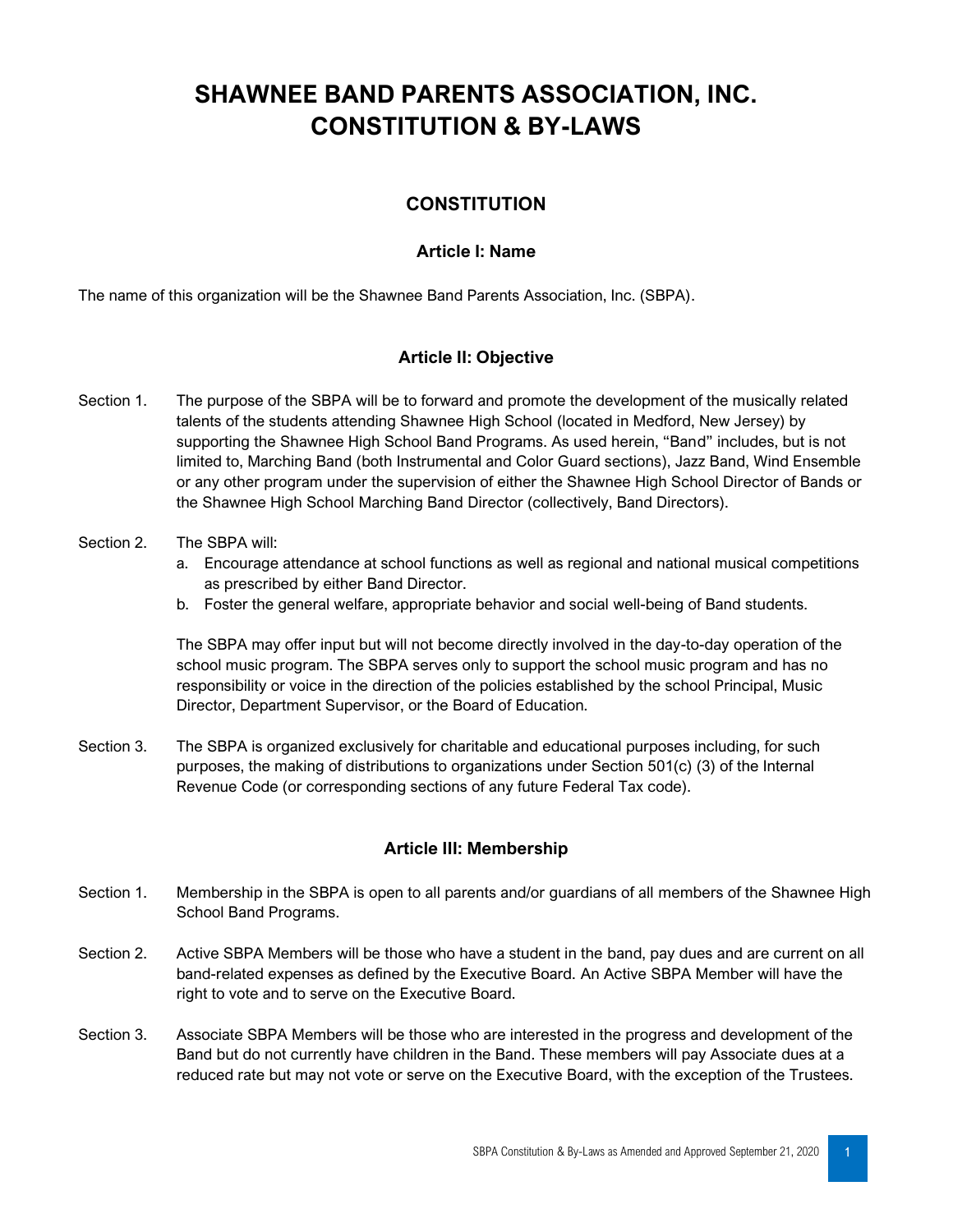- Section 4. Honorary members of the SBPA will be the Band Directors, the Supervisor of the Humanities Department, the Color Guard Advisor and a Shawnee Vice Principal. Honorary members will advise the SBPA of school policies, may attend Executive Board and General Meetings and may vote, but not hold office.
- Section 5. The membership year will be from July 1 through June 30.
- Section 6. Upon petition to and approval of the Executive Board, an Active SBPA Member may remain active and retain all rights of active membership should their student's band membership/participation be temporarily interrupted due to unforeseen circumstances including but not limited to illness/injury to the student or a family member, natural disaster, epidemic, pandemic, quarantine, academic or disciplinary issues, or circumstances that temporarily prevent the student from attending school.
- Section 7. No part of the net earnings of the SBPA shall inure to the benefit of, or be distributed to its members, trustees, officers, or other private persons, except that the SBPA shall be authorized and empowered to pay reasonable compensation for services rendered and to make payments and distributions in furtherance of Section 501(c)(3) purposes. No substantial part of the activities of the corporation shall be carrying on of propaganda, or otherwise attempting to influence legislation, and the corporation shall not participate in, or intervene in (including the publishing or distribution of statements) any political campaign on behalf of or in opposition to, any candidate for public office.
- Section 8. Notwithstanding any provision of these articles, the SBPA shall not carry on any other activities not permitted to be carried on
	- a. by a corporation/organization exempt from Federal income tax under Section 501(c)(3) of the Internal Revenue Code (or corresponding section of any future Federal tax code or
	- b. by a corporation/organization, contributions to which are deductible under Section 170(c)(2) of the Internal Revenue Code (or corresponding section of any future Federal tax code).

#### **Article IV: Officers**

- Section 1. The officers of the SBPA will be President, Vice President of Band, Vice President of Color Guard, Vice President of Fundraising, Recording Secretary, Corresponding Secretary, and Treasurer. These officers, along with the Marching Band Director, the Director of Bands and the Trustees, will comprise the Executive Board.
- Section 2. The Executive Board will recommend policy, goals and objectives of the SBPA for approval by the General Membership.
- Section 3. The term of office will be for one year, with the exception of the Treasurer who will serve a two-year term. All officers will serve until the adjournment of the meeting at which their successors are installed. No member may be elected for the same office for more than two consecutive terms. No member shall hold more than one office at a time.
- Section 4. These officers will perform the duties as outlined in the By-Laws.
- Section 5. In case a vacancy occurs in any office except that of President, a successor shall be immediately elected by the General Membership at its next meeting. In the case of a vacancy in the office of President, the Vice President of Color Guard shall assume the duties of the President during terms which began in an even-numbered year. The Vice President of Band shall assume the duties of the President during years which began in an odd-numbered year.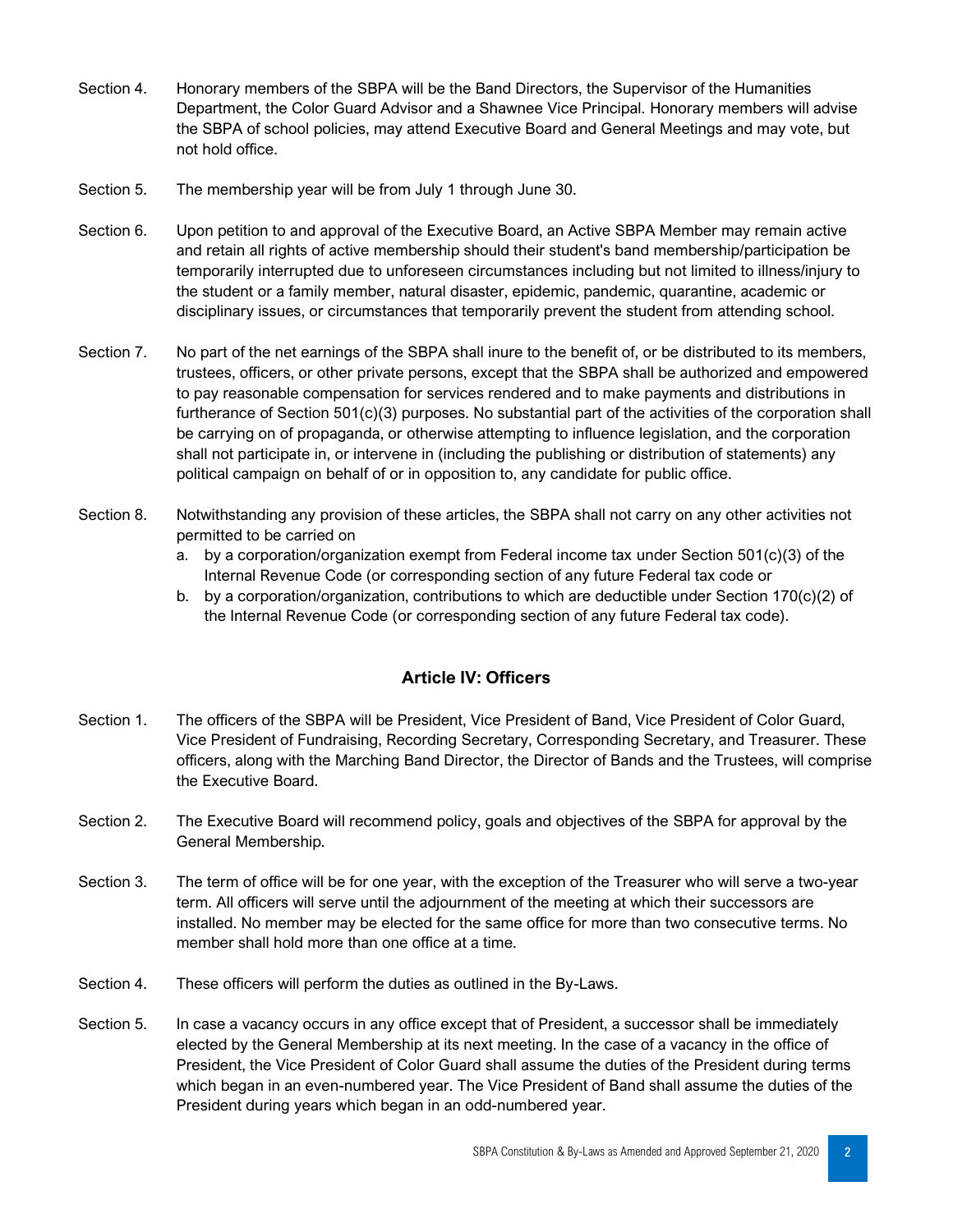## **Article V: Meetings**

There shall be at least ten (10) general membership meetings scheduled per year as prescribed in the By-Laws. The Executive Board shall schedule at least eleven (11) meetings per year.

## **Article VI: Amendments**

The Constitution may be amended at any general meeting of the SBPA by a two-thirds vote of the qualified members present provided the amendment has been submitted in writing and read at a previous meeting of the general membership.

The By-Laws may be amended or rescinded at any general meeting of the SBPA by a majority vote of the qualified members present provided the amendment has been submitted in writing and read at a previous meeting of the general membership, or by a two-thirds vote at any general meeting of the SBPA without prior notice. Revisions to the By-Laws may not be in conflict with the Constitution.

## **Article VII: Dissolution of Organization**

In the event that termination of the SBPA is deemed necessary, the following procedure will be applied:

- Section 1. Funds being available, all credits in student accounts will be refunded. If sufficient funds are not available, refunds will be made on a proportional basis of available monies.
- Section 2. Any residual assets will be referred to the Band Account of the General Organization Fund of Shawnee High School.
- Section 3. The Shawnee High School Band Scholarship Fund shall be turned over to the Scholarship Committee of Shawnee High School for administration. The members of the selection committee for this band scholarship will be made up by past members of the SBPA and will be selected by the Band Directors and Supervisor of the Humanities Department.
- Section 4. All records of the SBPA will be referred to the Marching Band Director for disposition.
- Section 5. Upon the dissolution of the SBPA assets shall be distributed for one or more exempt purposes within the meaning of Section 501(c)(3) of the Internal Revenue Code, or corresponding section of any future Federal tax code, or shall be distributed to the federal government, or to a state or local government, for a public purpose.

# **Article VIII: Parliamentary Authority**

The rules contained in Roberts Rules of Order Newly Revised will govern the organization in all cases to which they are applicable and in which they are not inconsistent with these articles.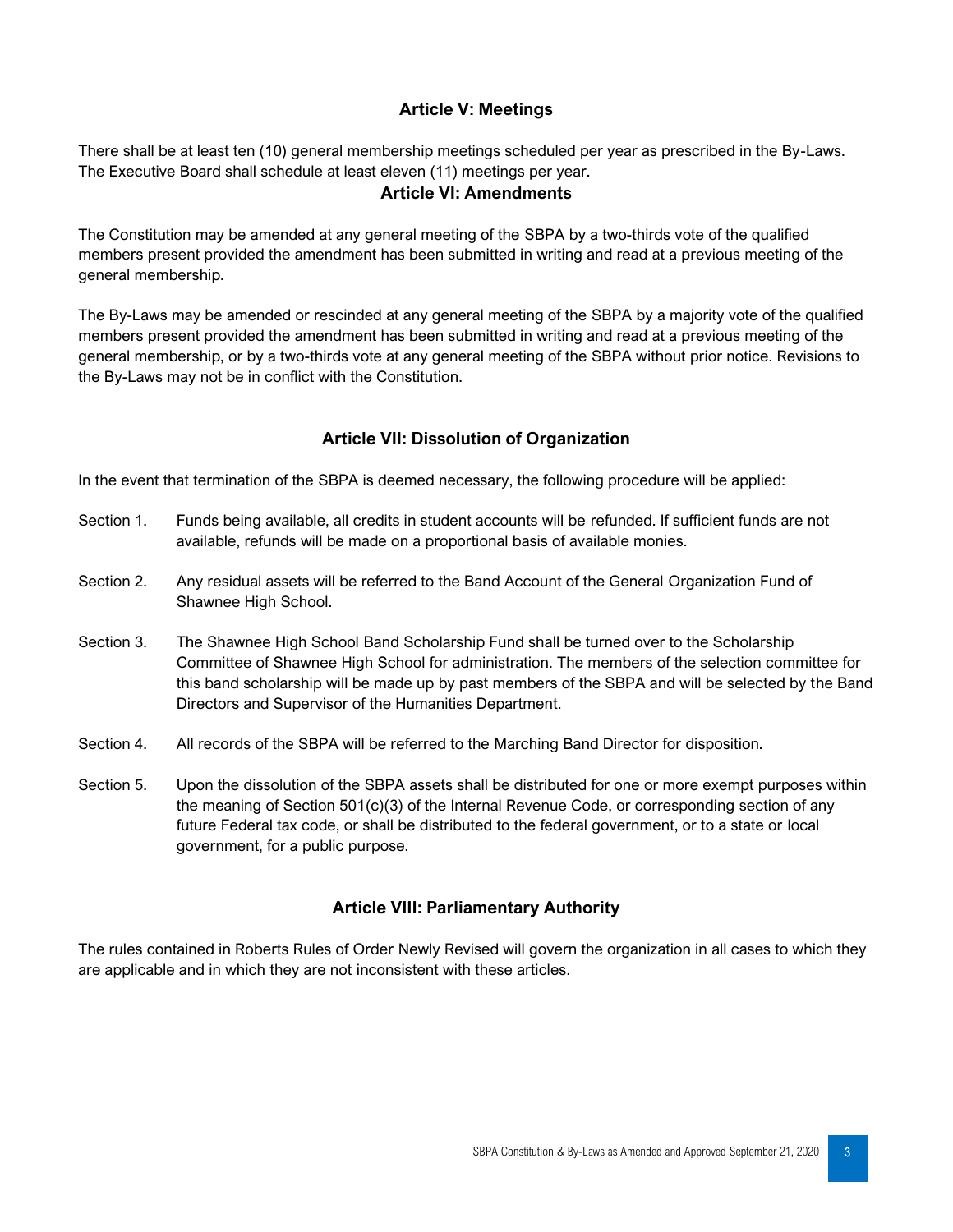# **BY-LAWS**

#### **Article I: Nomination and Election of Officers**

- Section 1. A nominating committee of three (3) to five (5) Active Members may be appointed by the Executive Board prior to the January meeting of the General Membership. If a nominating committee is desired, the names of its members will be announced at that January meeting. The committee (or the Executive Board in lieu of the committee) will present a ticket at the February meeting of the General Membership which will place one or more names in nomination for each office. At this time, nominations may also be made from the floor.
	- a. Because experience with the SBPA is important, it is highly recommended that the office of President should be filled by a person who has previously served on the Executive Board.
- Section 2. Elections will be held by written ballot at the general meeting in March. Only Active SBPA Members and Trustees may vote. Votes may only be cast in person during the assigned time for voting during a meeting. No Internet or Proxy voting will be accepted.
- Section 3. New officers will attend the Executive Board meetings in April, May and June.
- Section 4. The new officers will be installed at the June SBPA meeting.

#### **Article II: Duties of Officers**

- Section 1. The President shall preside at all general meetings of the organization and of the Executive Board. The President shall also appoint all committee chairpersons and shall serve as an ex-officio member of all committees.
- Section 2. In the absence of the President, the Vice President of Color Guard (during terms which began during an even-numbered year) or the Vice President of Band (during terms which began during an oddnumbered year) shall preside and perform the duties of the President. Both positions shall at all times render assistance to the President. The Vice Presidents will work to ensure that the Constitution is maintained to reflect the current organizational operating status, move for revisions as necessary, and provide copies as requested or required by the membership. The Vice President of Band will act as Parliamentarian during terms that began during an even-numbered year, and the Vice President of Color Guard will act as Parliamentarian during terms that began during an odd-numbered year.
- Section 3. The Vice President of Color Guard will be responsible for, at a minimum:
	- a. Actively interacting with both the Color Guard and Color Guard staff to promote communication and cooperation among the SBPA, Color Guard and staff;
	- b. Coordinating the creation and maintenance of Color Guard uniforms and equipment;
	- c. Actively participating in the planning of any SBPA-sponsored indoor or outdoor competitions held during his or her tenure;
	- d. Conducting an inventory of all uniforms and accessories prior to competitions.
- Section 4. The Vice President of Band will be responsible for, at a minimum:
	- a. Actively interacting with the Band(s) to promote communication in both directions between SBPA and the Band(s);
	- b. Overseeing the Uniform Committee and reporting missing or damaged uniforms or equipment to the Marching Band Director;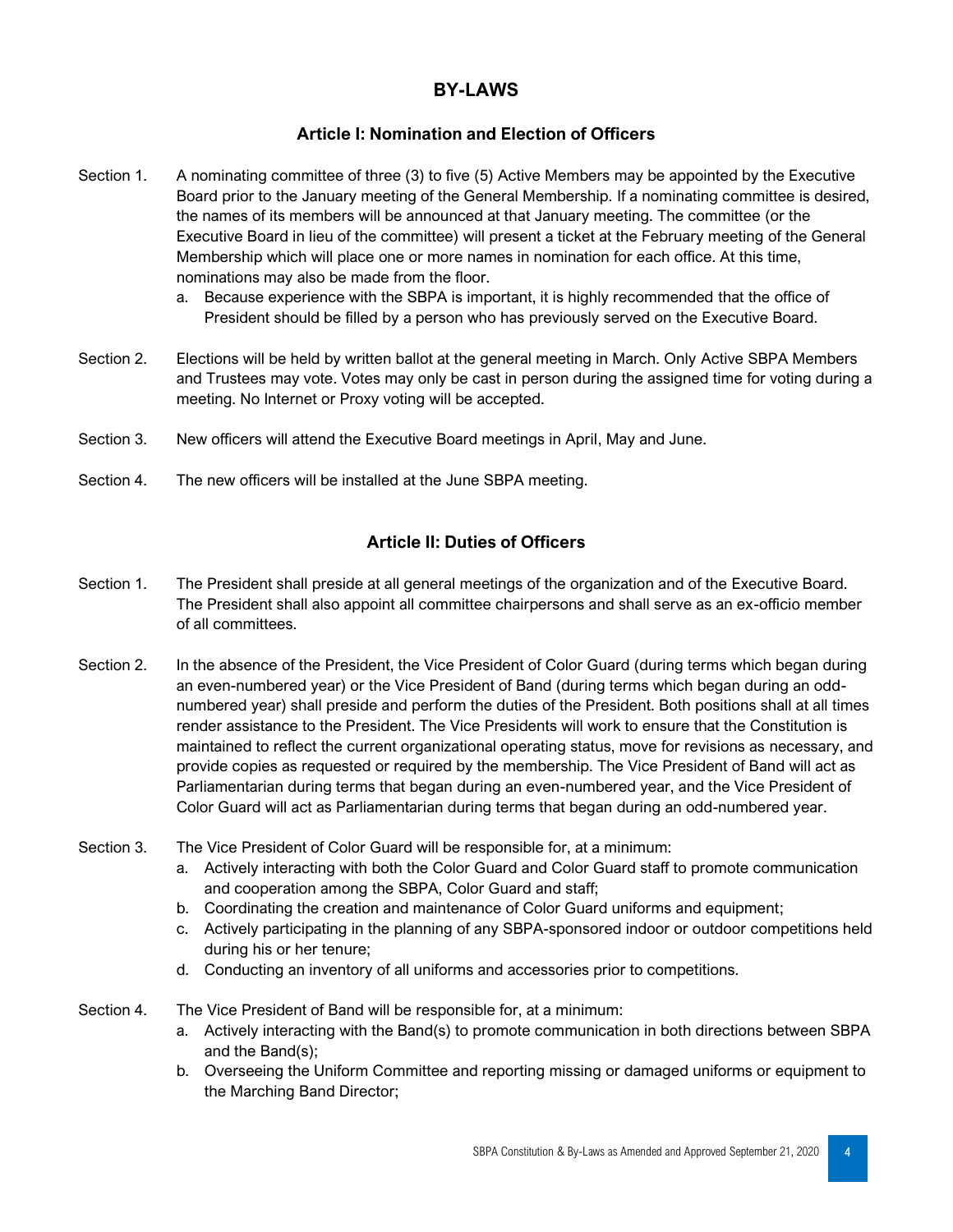- c. Actively participating in the planning of any SBPA-sponsored indoor or outdoor competitions held during his or her tenure;
- d. Maintain SBPA membership records and create a password-protected band parent directory (access to the directory will be made available to all Active SBPA Members);
- e. Writing thank you notes to all sponsors and supporters at the end of each season.
- Section 5. The Vice President of Fundraising will be responsible for:
	- a. Modifying, if necessary, and adopting the fundraising plan developed by the prior Vice President of Fundraising. If no such plan exists, the Vice President of Fundraising, working with the Treasurer, will develop a fundraising plan.
	- b. Implementing the fundraising plan, including:
		- i. Appointing (a) chairperson(s) for each fundraising activity;
		- ii. Overseeing fundraising activities;
		- iii. Reporting to the Executive Board and membership on fundraising activities;
		- iv. Working with the Treasurer regarding transfer of funds related to fundraising activities.
	- c. Working with the Marching Band Director and Executive Board to ensure sufficient fundraising opportunities are available so as to permit students to accumulate funds in their Student Accounts.
	- d. At his or her discretion, establishing and leading a fundraising committee.
	- e. Working with the Treasurer, develop a fundraising plan for the following year.
- Section 6. The Recording Secretary shall keep, and forward to the Executive Board within 10 business days, the minutes of all General Meetings and Executive Board meetings and be custodian of all non-financial records of the SBPA.
- Section 7. The Corresponding Secretary will handle all correspondence and communications in connection with the SBPA and prepare and distribute the Smoke Signals, the SBPA monthly newsletter.
- Section 8. The Treasurer shall:
	- a. Receive all funds due the SBPA and deposit the same with a bank approved by the Executive Board;
	- b. Be the custodian of financial records and receive and store copies of all General and Executive Board meeting minutes;
	- c. Prepare monthly financial reports and an annual financial report;
	- d. Keep the Executive Board informed of SBPA's income and expenses relative to the budget;
	- e. Prepare and present a budget report at least quarterly.

The Treasurer will sign all checks and make necessary transfers between accounts.

#### **Article III: Trustees**

- Section 1. The SBPA shall elect up to three Trustees to oversee the material assets of the association.
- Section 2. Trustees shall serve for a period of one year. At the invitation of the Executive Board, a Trustee will have the option of extending his or her term for one additional year. The invitation will be extended by the Executive Board and accepted or rejected by the Trustee by March 1 of the first year of the Trustee's term.
- Section 3. In the event of the resignation of a Trustee, the Executive Board shall appoint an acting Trustee until the next regular SBPA election. At that election a Trustee shall be elected to fill the unexpired term of the resigned trustee.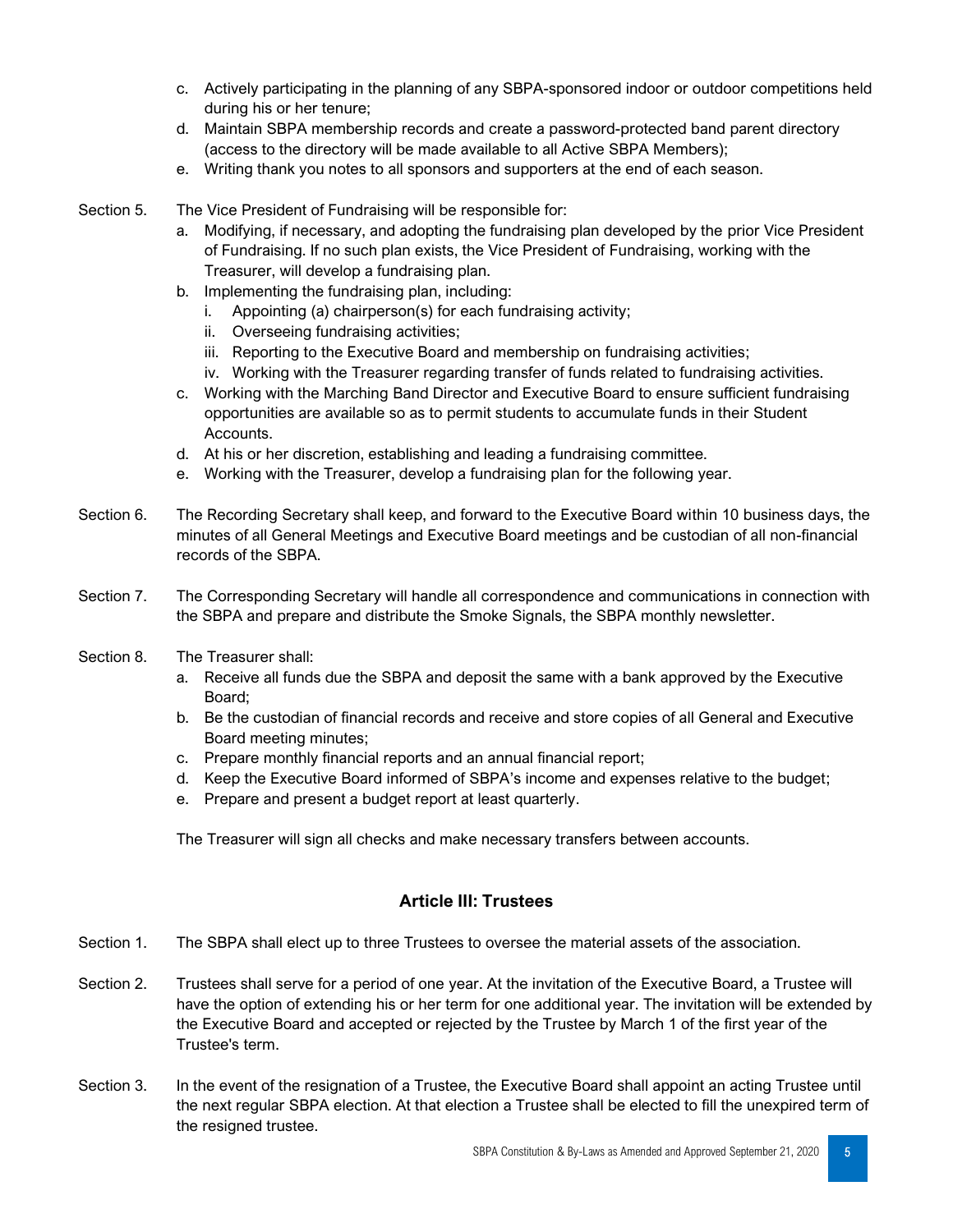- Section 4. Trustees will be voting members of the Executive Board and have all the voting privileges of an Active Member.
- Section 5. Trustees are not permitted to be a parent or guardian of a current student in any Shawnee High School Band program.

#### **Article IV: Duties of Executive Board**

- Section 1. The Executive Board will meet prior to each General Meeting to plan the agenda for the General Meeting and prepare all materials required for presentation at the meeting or to be available for the meeting. The Board will be responsible for recommending a budget for the fiscal year.
- Section 2. The Executive Board may:
	- a. Commit the organization to participation in activities or financial responsibilities as approved in the current budget.
	- b. Incur emergency expenses not included in the budget if approved by a majority of the Executive Board. Any such emergency expenses approved by the Board will be presented at the next general membership meeting and made part of the minutes of that meeting.

#### **Article V: Meetings**

- Section 1. The regular meeting of the SBPA will be scheduled each month at the discretion of the Executive Board. The President may call special meetings of the membership. The number of qualified voters may be established after the call to order.
- Section 2. The Executive Board will meet prior to every General Meeting. Additional meetings may be called by the President as needed or at the request of five members of the Board. Two-thirds of the members of the Executive Board will constitute a quorum.
- Section 3. The Executive Board will meet at the discretion of the President.

#### **Article VI: Finance**

- Section 1. The annual dues shall be determined by the Executive Board no later than the May Executive Board meeting. SBPA members shall remit dues on or before September 30.
- Section 2. The fiscal year will be from July 1 through June 30 inclusive. The retiring Treasurer's records shall be tendered within 15 days after the beginning of the fiscal year.
- Section 3. The annual financial information will be compiled and submitted to an independent accounting firm at the end of every fiscal year. The independent accounting firm will prepare and remit the required SBPA filings.
- Section 4. The treasury must retain a minimum of \$10,000 to begin the next fiscal year.
- Section 5. The budget prepared by the Executive Board will be submitted for first reading at the April general meeting and approved by the SBPA membership at the General Meeting in May.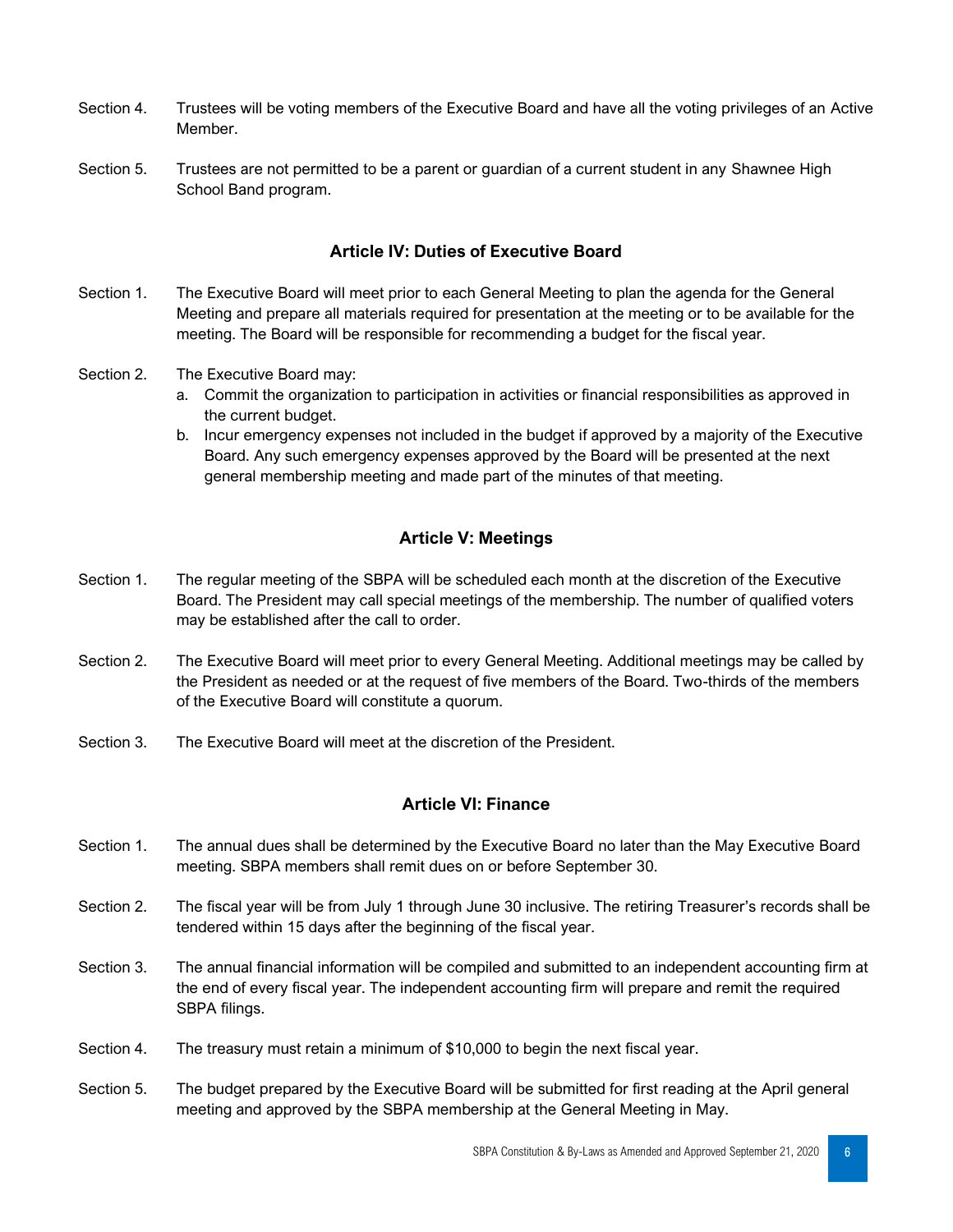- Section 6. All fundraising activities require the approval of the Executive Board, which may request a budget. A list of potential fundraising activities will be presented at the April board meeting for the Executive Board's approval. The list will also be given to the Marching Band Director for approval by the high school.
- Section 7. No member or outside individual or group may solicit business for personal gain within the SBPA without the approval of the Executive Board and general membership.

## **Article VII Standing Committees**

- Section 1. The President will ask for volunteers to chair the various committees throughout the year as the need arises. Each chairperson shall then select as many members as are necessary to carry on the work of the committee.
- Section 2. The President may ask for the resignation of a committee chairperson at any time. If said resignation is not tendered, the request for resignation must then be supported by a majority of the Executive Board.
- Section 3. The standing committees will be as follows:
	- a. Uniforms Under the direction of the Vice President of Band, this committee will assign uniforms, maintain uniform records, and ensure that the uniform room is kept in an orderly fashion.
	- b. Flags Under the direction of the Vice President of Guard, this committee will maintain an inventory of all flags and assist the Vice President of Color Guard in any sales or procurements of color guard equipment.
	- c. Props and Towing This committee will construct scenery and/or other equipment as needed for performances and will help load the equipment truck or van and set up equipment as needed for performances.
	- d. Special Events These committees will be responsible for organizing and running special events and programs, e.g. competitions, festivals, craft fairs, award banquets, etc., for the Shawnee High School Band Programs.
	- e. Other Committees as organized at the discretion of the SBPA Executive Board.

#### **Article VIII: Scholarship Committee**

- Section 1. Five (5) Active SBPA Members shall be appointed by the Executive Board prior to the October General Meeting to serve on the SBPA Scholarship Committee. In accordance with IRS Regulation 53.4945-4(C,D) no family member of a potential scholarship recipient may serve on the committee. In addition, no parent or guardian of a senior student may serve on the committee or be a part of any review or recommendation of the scholarship applications.
- Section 2. Eligibility:
	- a. Seniors eligible for scholarships must have at least one parent or guardian who has been a current and paid member of the SBPA for two (2) years, including the fall marching band season of the student's senior year.
	- b. Each candidate must be an active member of the Shawnee High School Marching Band for a minimum of two (2) years, including his or her senior year.
	- c. Each candidate must intend to enroll in an accredited institution of higher learning starting the fall semester following graduation.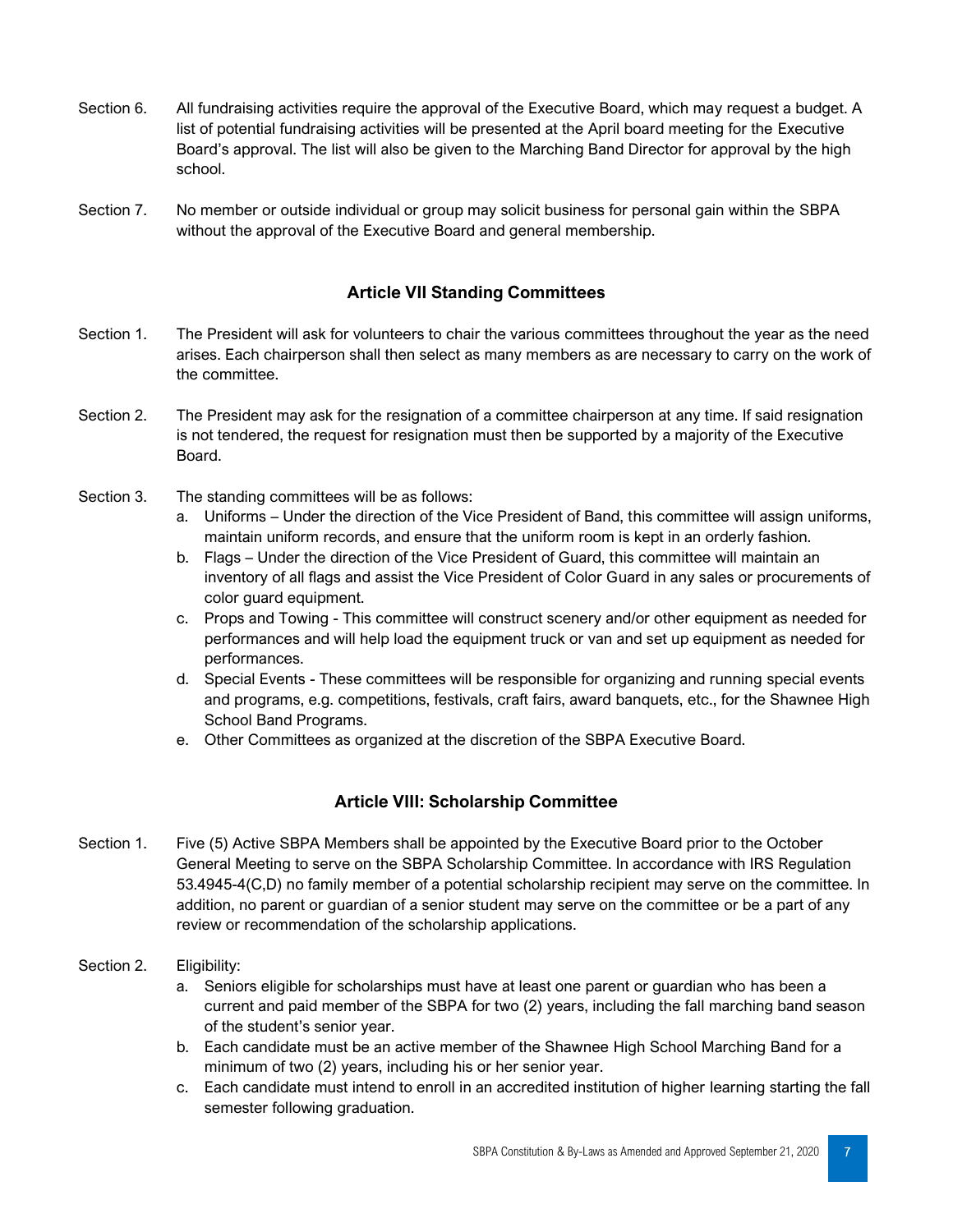- Section 3. Scholarships shall be awarded in amounts to be determined by the Scholarship Committee with guidance of the Executive Board.
- Section 4. The SBPA budget (as determined by the Executive Board and approved by the general membership) will reflect an amount designated for scholarships in each fiscal year which will be based upon the total awards given during the prior year. The Scholarship Committee is responsible for raising funds for any scholarships it anticipates awarding in any fiscal year. If fundraising fails to meet the anticipated need, the Scholarship Committee may petition the Executive Board to supplement the scholarship fund with monies from the general fund. Funds raised for scholarship must be awarded in the same school year.
- Section 5. The Scholarship Committee, with Executive Board approval, will determine the criteria for each year's scholarship(s) by January 15 of each school year.
	- a. The scholarship application, guidelines, selection criteria and deadlines will be posted on the Shawnee Band website by January 15 of each year.
	- b. Scholarship applications should be submitted electronically by means approved by the Executive Board and the Scholarship Committee. Should a student require a printed copy of the application, such will be made available to him/her by request. Electronic time stamp will be proof of date and time application was submitted. (Should an applicant choose to submit a hard copy of his or her application, it should be mailed to the SBPA post office box and received no later than the due date specified on the website.)
	- c. The Vice President of Band will receive all applications and review them to ensure they meet the basic eligibility requirements. If the Vice President of Band is the parent of a senior student, this duty shall fall to the Vice President of Guard or some other Executive Board member who is not the parent of a senior student.
	- d. If any applicant fails to meet the basic eligibility requirement, the Executive Board member (as specified in paragraph c of this section) will notify the applicant in writing by U.S. Mail mailed to his or her home address.
	- e. Applications of qualified applicants will then be printed, names of the applicants removed, and delivered to the chairperson of the Scholarship Committee as soon after the deadline as possible.
	- f. The Scholarship Committee will meet a minimum of one time to review all applications and to determine the recipients of that year's scholarship(s).
	- g. The Scholarship Committee will review every qualified application as a committee.
- Section 6. The scholarship(s) shall be awarded without regard to gender, race, religious affiliation, or ethnic group.
- Section 7. The scholarship(s) will be paid by the SBPA directly to the recipient(s), in the name of the recipient, upon receipt of the college registration statement. Such statements must be submitted to the SBPA Treasurer on or before December 15 of the year the scholarship was awarded. Should a scholarship not be disbursed due to the student's failure to submit the required college registration statement, the funds for that scholarship will return to the Scholarship Committee's fund for future scholarships.
- Section 8. For the purposes of the SBPA scholarship process, an "accredited institution of higher learning" is an education institution as defined by the IRS: An eligible educational institution is generally any accredited public, nonprofit, or proprietary (private) college, university, vocational school, or other post-secondary institution. Also, the institution must be eligible to participate in a student aid program administered by the Department of Education. Virtually all accredited post-secondary institutions meet this definition.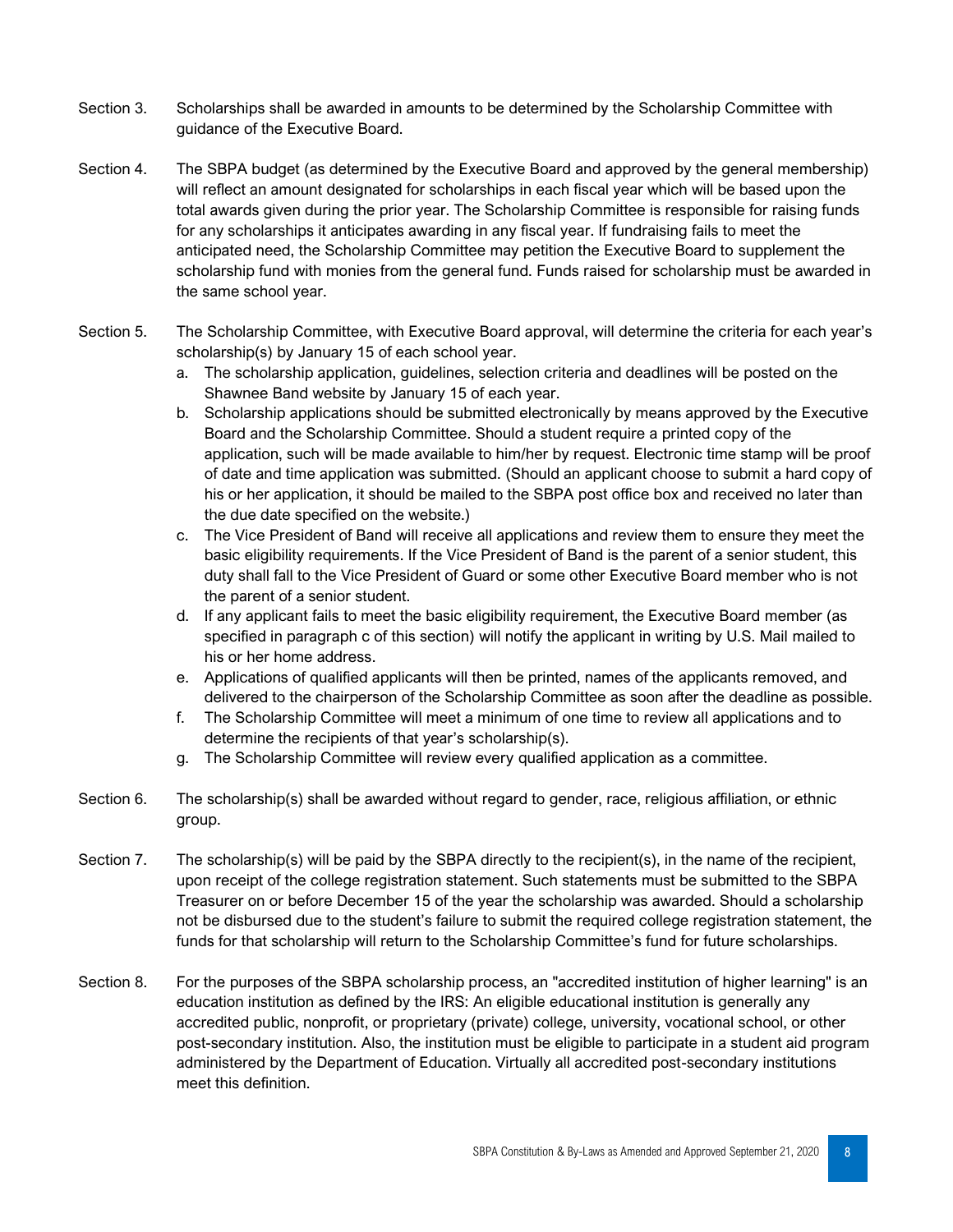#### **Article IX: Registered Agent**

Burlington County Corporate Register, Inc. located at 129 High Street in Mt. Holly, NJ 08060 shall serve as the registered agent and office for the SBPA.

#### **Article X: Association Insurance Coverage**

- Section 1. The President of the SBPA shall direct the Treasurer to renew the Dishonesty Bond on or before January tenth of each year, the anniversary date of the original Dishonesty Bond Policy.
- Section 2. The President of the SBPA shall direct the Treasurer to renew the General Liability Policy on or before December twenty-fourth of each year, the anniversary date of the original General Liability Policy.

#### **Article XI: Student Accounts**

- Section 1. For the purpose of assisting students and their families with the cost of various required marching band expenses, the SBPA will create and maintain records for Student Accounts for marching band members.
- Section 2. Students and their families may earn money for these accounts by participating in fundraising activities specifically designated in whole or in part as Student Account fundraisers (as opposed to fundraisers designated for the General Fund or Scholarship Fund). Non-membership of a parent/parents does not preclude a child from participating in a fundraiser unless so specified.
- Section 3. The SBPA will determine which expenses can be funded from Student Accounts.
- Section 4. Participation in fundraising is up to the Vice President of Fundraising based upon a student's past fundraising accountability. No additional compensation (finder's fee) will be given to any student who brings fundraising material to the attention of Vice President of Fundraising.
- Section 5. The Treasurer shall post, manage, and maintain all Student Accounts.
	- a. Balance reports will be provided twice during the school year. Any student or parent wishing to see their Student Account balance at other times, may do so by contacting the Treasurer.
- Section 6. Unspent Funds in Student Accounts:
	- a. Any unspent funds remaining in a Student Account at the end of the fiscal year will be rolled over for use by the student in the following fiscal year.
	- b. No monies generated through Band sponsored fundraising activities may be refunded.
	- c. However, upon a student's departure or graduation from marching band, if that student has a sibling currently in marching band or intending to enroll in marching band the following season, fund from his/her account will be transferred to the sibling's account. Money will not be held by the Treasurer if the sibling does not join the Marching Band.
	- d. Former Student Account Funds unclaimed by September 30 of each school year will be transferred to the hardship/scholarship fund. At the January meeting of the Executive Board, the current balance of such funds will be evaluated against future anticipated needs. Any excess may be transferred to the Scholarship Fund.